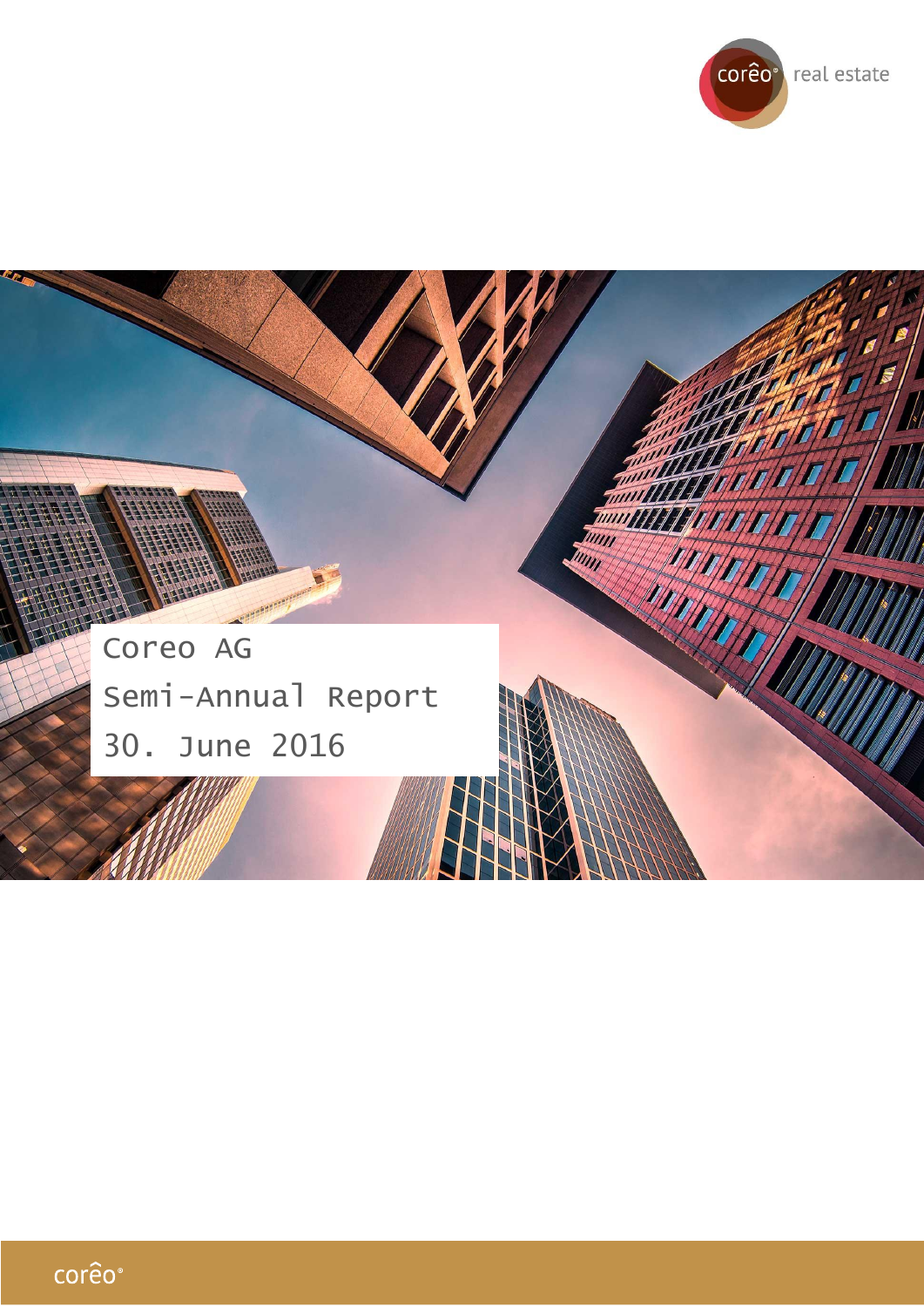# INTERIM BALANCE SHEET as of 30 June 2016

### **Coreo AG, Frankfurt am Main**

## AKTIVA

|                                                                                                              | <b>EUR</b>            | <b>Business Year</b><br><b>EUR</b> | Previous Year<br><b>EUR</b> |
|--------------------------------------------------------------------------------------------------------------|-----------------------|------------------------------------|-----------------------------|
| A. Long-term assets                                                                                          |                       |                                    |                             |
| I. Intangible assets                                                                                         |                       |                                    |                             |
| 1. Concessions, industrial and similar rights<br>and assets, and licenses to such rights<br>and assets       |                       |                                    |                             |
|                                                                                                              |                       | 12,760.02                          | 1,272.00                    |
| II. Tangible assets                                                                                          |                       |                                    |                             |
| 1. Other plant, factoy and office equipment                                                                  |                       | 10,209.74                          | 12,599.00                   |
| III. Financial assets                                                                                        |                       |                                    |                             |
| 1. Shares in related companies                                                                               |                       |                                    |                             |
| 2. Shareholdings<br>3. Loans to companies with which a<br>shareholding relationship exists                   | 0.00<br>16,488,115.02 |                                    | 1.00<br>18,316,710.91       |
|                                                                                                              | 1.00                  | 16,488,116.02                      | 1.00                        |
| <b>B. Current assets</b>                                                                                     |                       |                                    |                             |
| I. Receivables and other assets                                                                              |                       |                                    |                             |
| 1. Trade receivables                                                                                         | 34.90                 |                                    | 34.90                       |
| 2. Amounts due from related companies<br>with which a shareholding relationship<br>exists<br>3. Other assets | 1.00<br>513,835.32    | 513,871.22                         | 1.00<br>3,429.79            |
| II. Cash on hand and bank balances                                                                           |                       |                                    |                             |
|                                                                                                              |                       | 280,973.68                         | 1,179,219.38                |
| C. Prepaid expenses and deferred charges                                                                     |                       | 7,772.73                           | 19,237.42                   |
|                                                                                                              |                       | 17,313,703.41                      | 19,532,506.40               |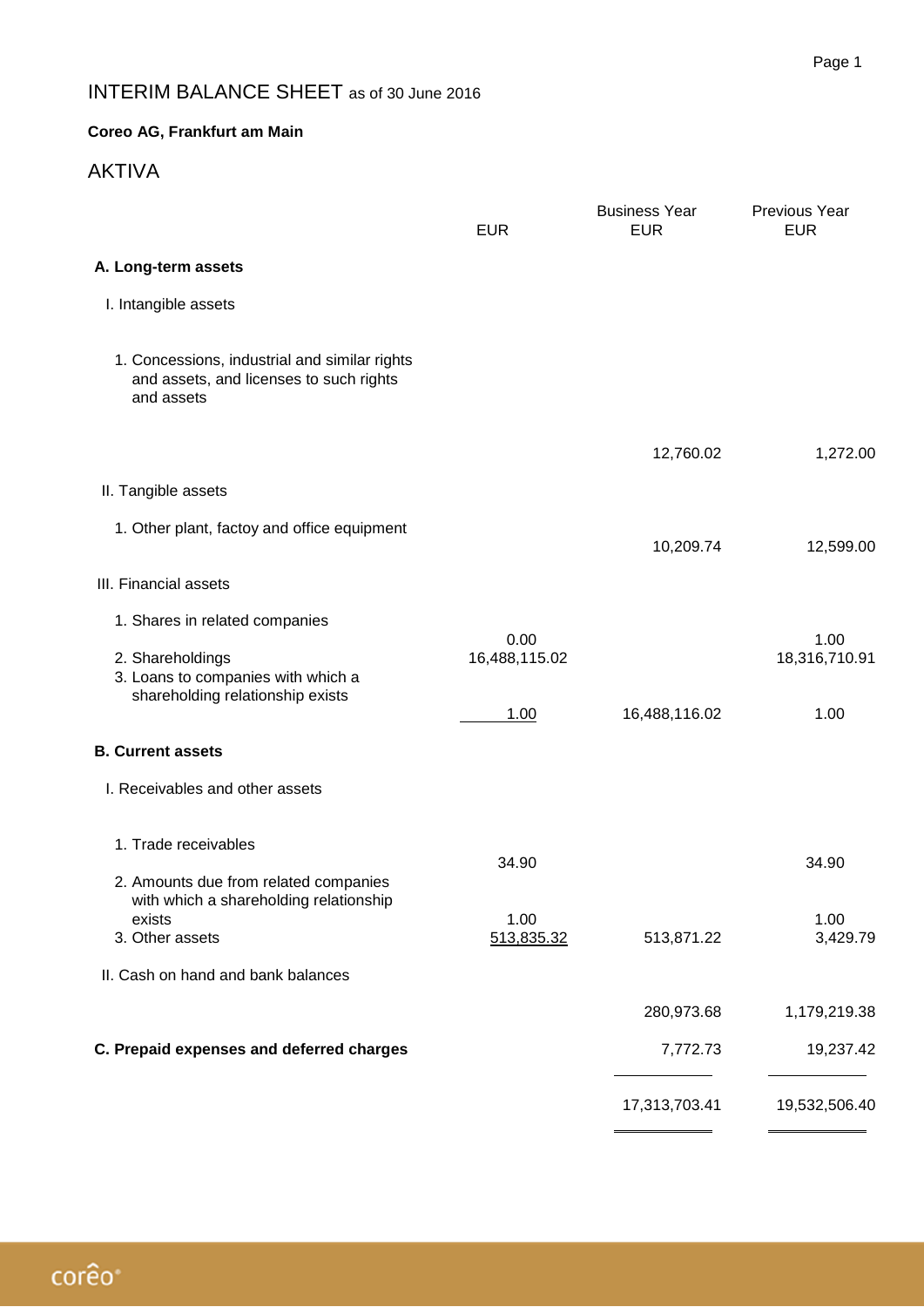# INTERIM BALANCE SHEET as of 30 June 2016

### **Coreo AG, Frankfurt am Main**

### PASSIVA

|                                                                                                                                                       | <b>EUR</b> | <b>Business Year</b><br><b>EUR</b> | Previous Year<br><b>EUR</b> |
|-------------------------------------------------------------------------------------------------------------------------------------------------------|------------|------------------------------------|-----------------------------|
| A. Equity capital                                                                                                                                     |            |                                    |                             |
| I. Subscriped capital                                                                                                                                 |            | 6,240,000.00                       | 6,240,000.00                |
| II. Capital reserves                                                                                                                                  |            | 19,826,080.86                      | 19,826,080.86               |
| III. Retained earnings                                                                                                                                |            |                                    |                             |
| 1. Other retained earnings                                                                                                                            |            | 12,544,585.38                      | 12,544,585.38               |
| IV. Loss balance carried forward                                                                                                                      |            | 19,196,126.91-                     | 13,646,835.88-              |
| V. Net loss                                                                                                                                           |            | 2,262,174.41-                      | 5,549,291.03-               |
| <b>B.</b> Accruals                                                                                                                                    |            |                                    |                             |
| 1. Other provisions                                                                                                                                   |            | 73,670.00                          | 86,120.00                   |
| <b>C. Liabilities</b>                                                                                                                                 |            |                                    |                             |
| 1. Trade amounts payable                                                                                                                              | 73,020.33  |                                    | 27,351.17                   |
| - thereof with a remaining period of up to<br>one year EUR 73,020.33 (EUR<br>27,351.17)                                                               |            |                                    |                             |
| 2. Other current liabilities<br>- thereof for taxes<br>EUR 11,289.89 (EUR 3,749.27)<br>- thereof for social security costs<br>EUR 775.47 (EUR 746.63) | 14,648.16  | 87,668.49                          | 4,495.90                    |
| - thereof with a remaining period of up to<br>one year EUR 14,648.16 (EUR<br>4,495.90)                                                                |            |                                    |                             |
|                                                                                                                                                       |            | 17,313,703.41                      | 19,532,506.40               |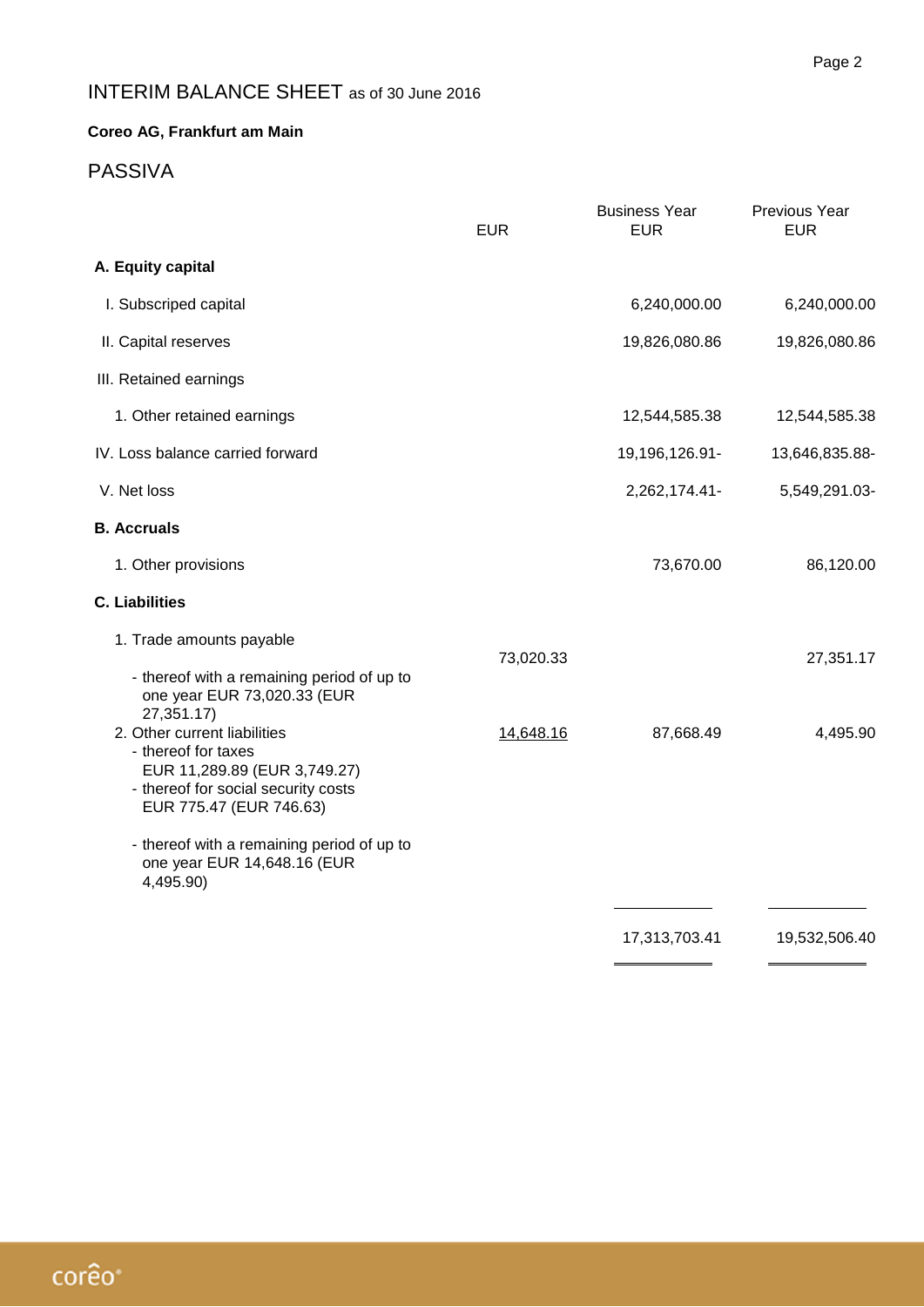## PROFIT AND LOSS STATEMENT as of 01.01.2016 until 30.06.2016

#### **Coreo AG, Frankfurt am Main**

|                                                                                                                                                                             | <b>EUR</b> | <b>Business Year</b><br><b>EUR</b> | Previous Year<br><b>EUR</b> |
|-----------------------------------------------------------------------------------------------------------------------------------------------------------------------------|------------|------------------------------------|-----------------------------|
| 1. Sales revenues                                                                                                                                                           |            | 137.07                             | 2,188.11                    |
| 2. Total Output                                                                                                                                                             |            | 137.07                             | 2,188.11                    |
| 3. Other operating income                                                                                                                                                   |            |                                    |                             |
| a) Income from the disposal of fixed<br>assets and from write-ups on fixed<br>assets                                                                                        |            |                                    |                             |
|                                                                                                                                                                             | 5,074.24   |                                    | 148,168.05                  |
| b) Income from the reversal of accruals                                                                                                                                     | 0.00       |                                    | 16,893.83                   |
| Income from the release of provisions<br>C)<br>- thereof revenues from currency<br>conversion EUR 53.42- (preceding<br>year EUR 394.21)                                     | 1,466.45   | 6,540.69                           | 8,821.75                    |
| 4. Material costs<br>a) Cost for consumables, supplies and<br>for purchased goods                                                                                           |            | $0.63 -$                           | 0.00                        |
| 5. Personnel costs<br>a) Wages and salaries<br>b) Social security contributions<br>- thereof from pension provision                                                         | 123,125.42 |                                    | 191,361.44                  |
| EUR 1,584.00 (preceding year EUR<br>3,564.00                                                                                                                                | 11,074.63  | 134,200.05                         | 22,597.87                   |
| 6. Depreciation and amortization<br>a) of intangible assets and property,<br>plant and equipment<br>b) on current assets to the extent that<br>these exceed standard levels | 2,812.08   |                                    | 6,781.77                    |
|                                                                                                                                                                             | 0.00       | 2,812.08                           | 28,222.21                   |
| Transfer                                                                                                                                                                    |            | 130,333.74-                        | 72,891.55-                  |

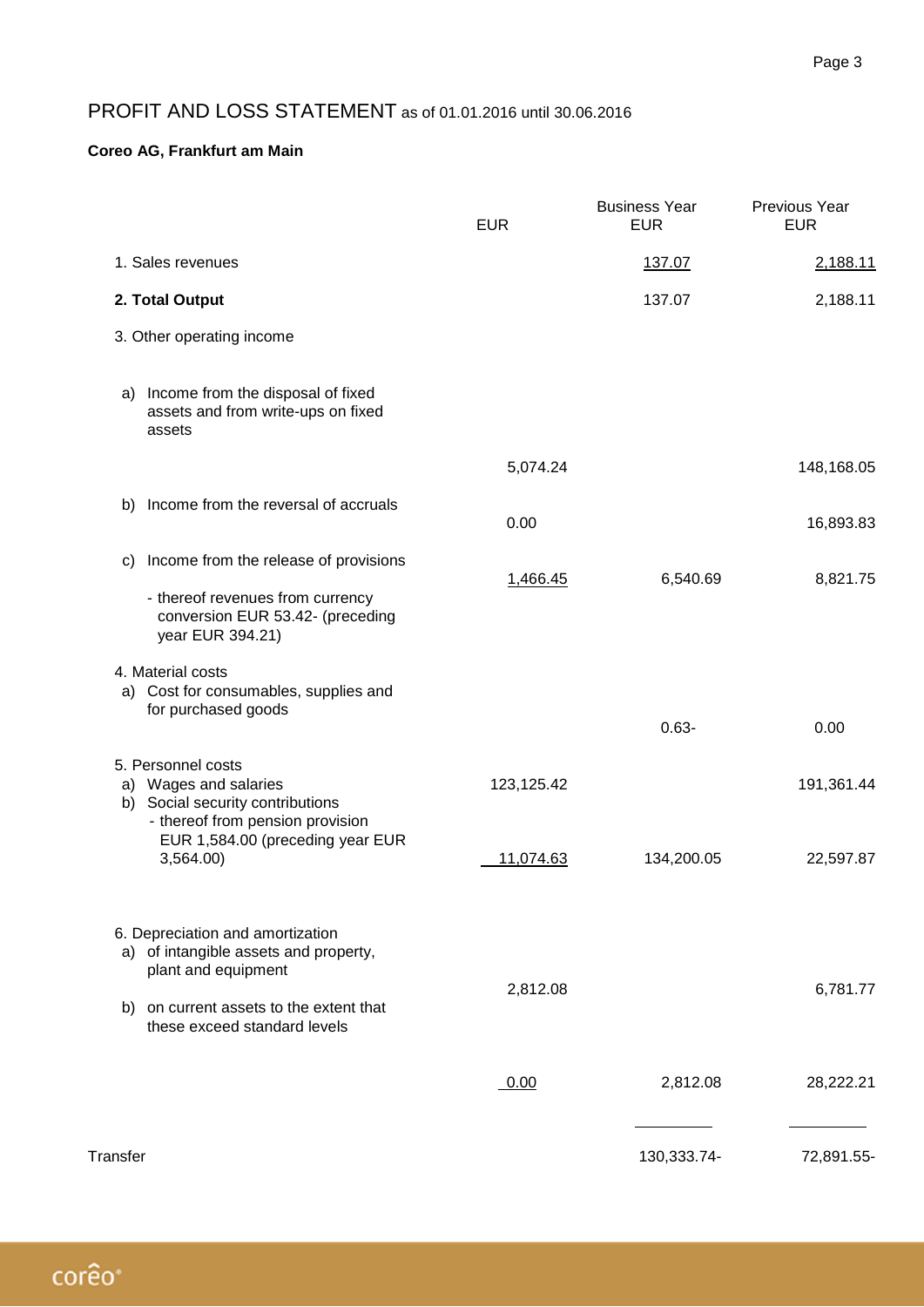## PROFIT AND LOSS STATEMENT as of 01.01.2016 until 30.06.2016

### **Coreo AG, Frankfurt am Main**

|          |                                                                                                                                                   | <b>EUR</b> | <b>Business Year</b><br><b>EUR</b> | Previous Year<br><b>EUR</b> |
|----------|---------------------------------------------------------------------------------------------------------------------------------------------------|------------|------------------------------------|-----------------------------|
| Transfer |                                                                                                                                                   |            | 130,333.74-                        | 72,891.55-                  |
|          | 7. Other operating expenses                                                                                                                       |            |                                    |                             |
| a)       | Occupancy costs                                                                                                                                   | 28,826.46  |                                    | 78,732.87                   |
|          | b) Insurance, contributions<br>and taxes                                                                                                          | 12,215.72  |                                    | 21,019.33                   |
|          | c) Repairs and maintenance                                                                                                                        | 725.54     |                                    | 1,038.12                    |
|          | d) Vehicle costs                                                                                                                                  | 3,884.79   |                                    | 236.58                      |
|          | e) Advertising and travel expenses                                                                                                                | 8,422.11   |                                    | 18,944.77                   |
| f)       | Miscellaneous operating<br>expenses                                                                                                               | 291,510.76 |                                    | 311,858.45                  |
|          | g) Losses from the disposal<br>of assets                                                                                                          | 626.00     |                                    | 32,964.35                   |
|          | h) Losses from devaluation or from<br>the disposal of assets and<br>adjustments on claims                                                         |            |                                    |                             |
|          |                                                                                                                                                   | 11,666.70  |                                    | 0.00                        |
| i)       | Other expenses within ordinary<br>business activities<br>- thereof expenses from currency<br>translation EUR 32.73 (preceding<br>year EUR 202.61) | 32.73      | 357,910.81                         | 1,744,928.18                |
|          | 8. Income from other securities and<br>loans forming part of financial assets                                                                     |            |                                    |                             |
|          |                                                                                                                                                   |            | 5,500.02                           | 11,000.04                   |
|          | 9. Miscellaneous interest and similar<br>revenues                                                                                                 |            | 30,732.26                          | 38,497.11                   |
|          | 10. Depreciation on financial assets<br>and marketable securities                                                                                 |            |                                    |                             |
|          |                                                                                                                                                   |            | 1,810,157.83                       | 3,316,167.76                |
| Transfer |                                                                                                                                                   |            | 2,262,170.10-                      | 5,549,284.81-               |

corêo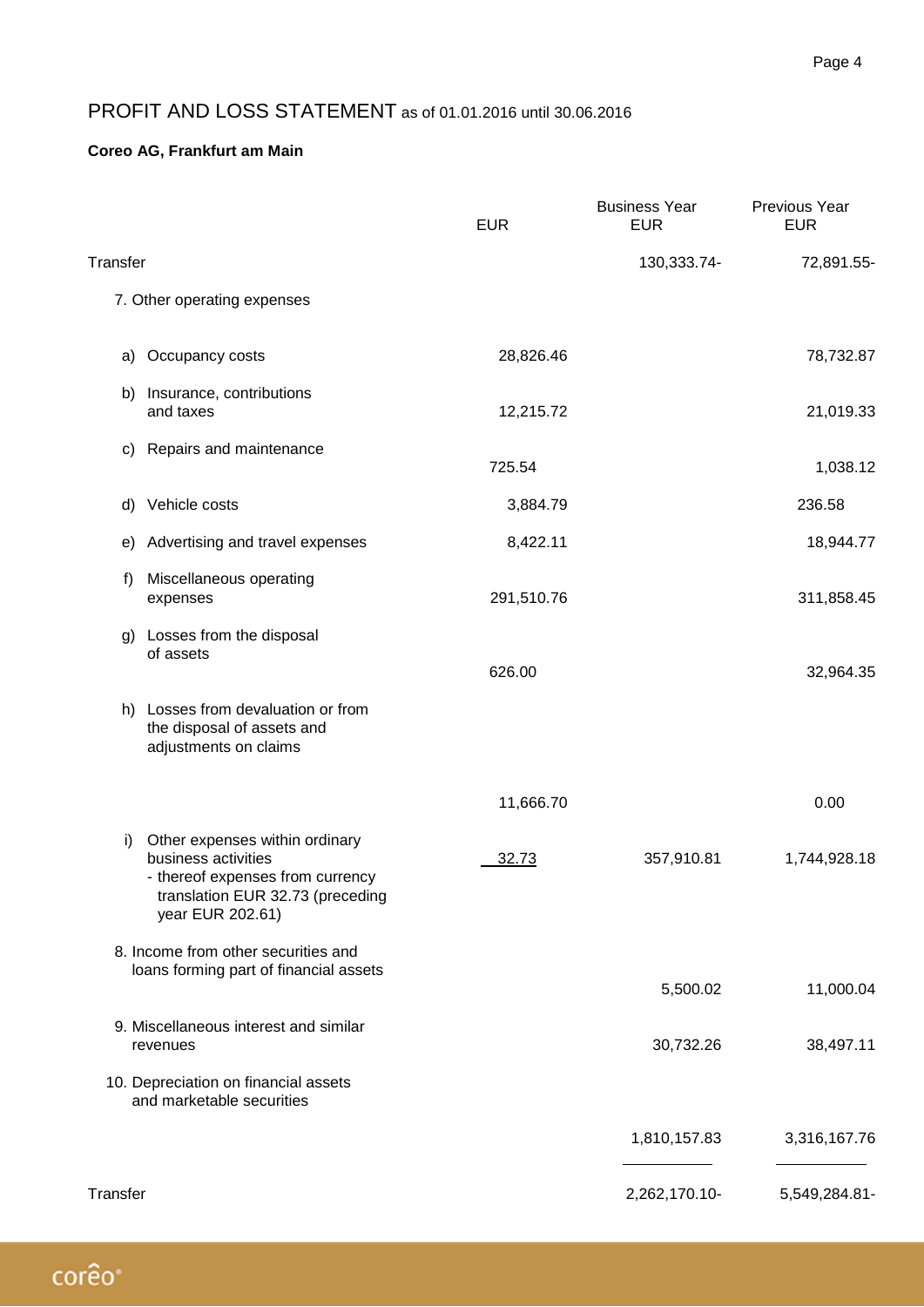## PROFIT AND LOSS STATEMENT as of 01.01.2016 until 30.06.2016

#### **Coreo AG, Frankfurt am Main**

|                                                                                                        | <b>EUR</b> | <b>Business Year</b><br><b>EUR</b> | <b>Previous Year</b><br><b>EUR</b> |
|--------------------------------------------------------------------------------------------------------|------------|------------------------------------|------------------------------------|
| Transfer                                                                                               |            | 2,262,170.10-                      | 5,549,284.81-                      |
| - thereof from extraordinary<br>depreciations<br>EUR 1,810,157.83 (preceding year<br>EUR 3,316,167.76) |            |                                    |                                    |
| 11. Interest and similar expenses                                                                      |            | 0.00                               | 2.24                               |
| - thereof from related companies<br>EUR 0.00 (preceding year EUR -0.01)                                |            |                                    |                                    |
| 12. Taxes on income and earnings                                                                       |            | 4.31                               | 3.98                               |
| 13. Pre-tax earnings                                                                                   |            | 2,262,174.41-                      | 5,549,291.03-                      |
| 14. Net loss                                                                                           |            | 2,262,174.41                       | 5,549,291.03                       |

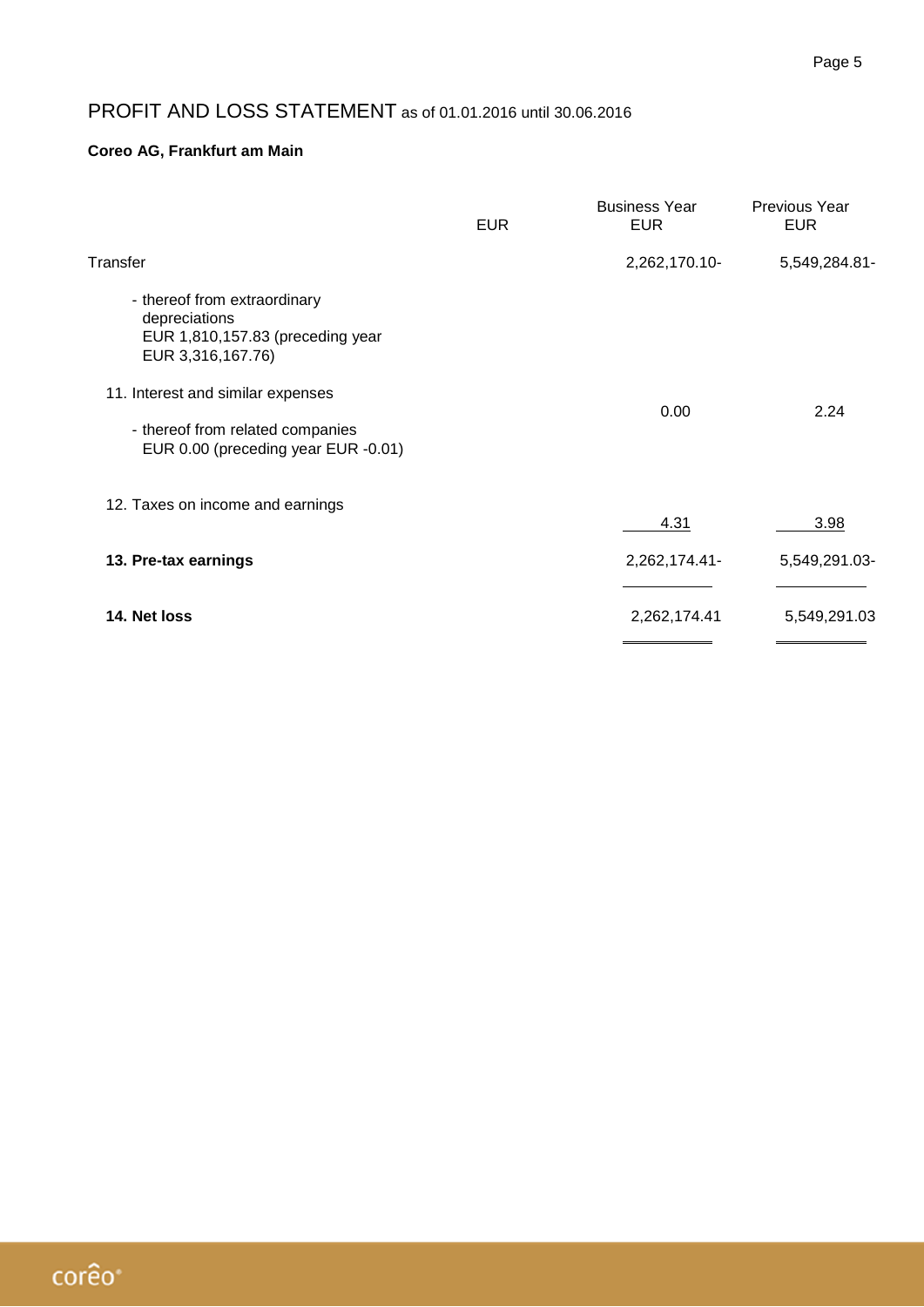Annex 3

Coreo AG, Frankfurt am Main

Appendix for the business year 30.06.2016

#### **General information**

The present annual financial statement was created in accordance with par. 242 et seq. and 264 et seq. HGB (German Commercial Code) in the version of the Bilanzrechtsmodernisierungsgesetz (German Accounting Law Modernization Act) as well as the applicable provisions of the AktG (German Companies Act).

The company is a small limited liability company in terms of § 267, clause 1 HGB (German Commercial Code).The financial relief for small sized limited liability companies has partly been claimed.

For the profit and loss statement, the total cost method was created according to § 275 par. 2 HGB (German Commercial Code). The indication of individual balance sheet items was adjusted to the requirements of the company according to § 265 section 6 HGB (German Commercial Code).

#### **Accounting policies**

The **intangible transfers assets** acquired against payment are accounted at acquisition costs and are reduced by scheduled straight-line depreciation over their expected useful lives of 3 to 5 years.

**Tangible assets** are shown at acquisition cost and, if depreciable, reduced by scheduled straight-line depreciation over their useful lives of 3 to 15 years.

Low-value property items with a value or euro 410.00 are fully depreciated in the year of acquisition. Financial assets are recorded at their acquisition costs or at the lower assignable value. Unscheduled write-downs on financial assets are only accomplished on foreseeable permanent depreciations.

The **financial investments** are valued at cost or at fair value if lower. Extraordinary depreciations are only carried out for financial assets because a lasting reduction in value is to be expected.

**Receivables and other assets** are normally recognized at the lower of nominal value or fair value at the balance sheet date.

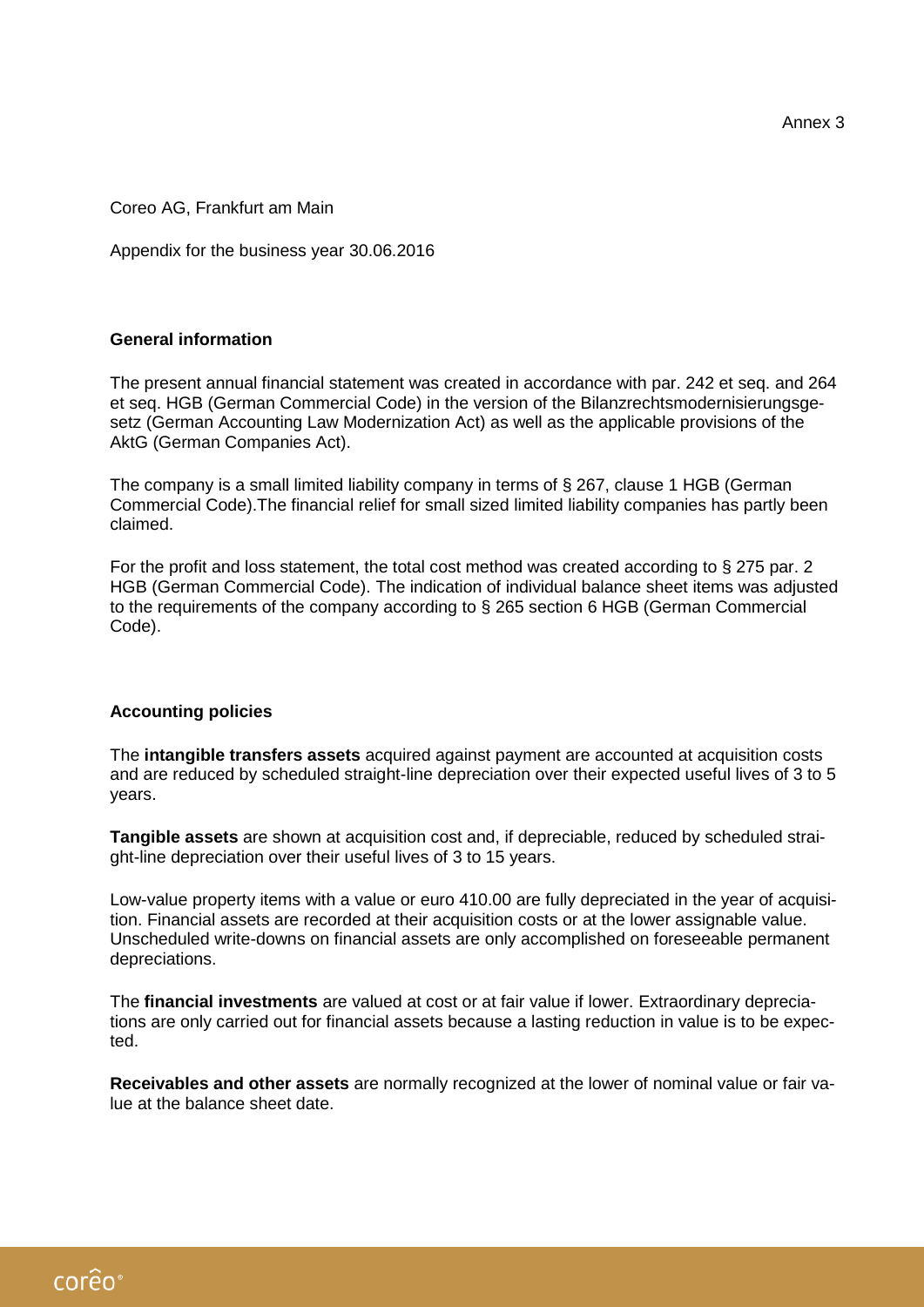Cash and accounts with credit institutions are shown at their fair value.

The **other accrued liabilities** are rated in a settlement amount which is necessary in accordance with prudent business principles according to § 253 section 1, sentence 2 HGB (German Commercial Code) and take into account all recognizable risks and uncertain obligations. In so far as it is necessary, future cost increases are taken into account. In case of accrued liabilities with a remaining time to maturity of more than one year, a discounting according to § 253 section 2 HGB (German Commercial Code) is carried out.

**Liabilities** are shown on the liabilities side at their settlement value.

Receivables and liabilities denominated in foreign currencies are recognised with the corresponding average spot exchange rate at the time of the transaction. Foreign-currency denominated assets and liabilities with a remaining time to maturity of one year or less, are recognised according to § 256a sentence 2 HGB (German Commercial Code) without consideration of the acquisition cost and realization principle at the average spot exchange rate at the reporting date. In case of a remaining time to maturity of more than one year, the average spot exchange rate at the reporting date according to § 256a sentence 1 HGB (German Commercial Code) is only applied if that rate for assets is lower and for liabilities higher than the corresponding current rate at the date of the business transaction.

#### **Long-term assets**

Development of the fixed assets is shown in the fixed assets movement schedule.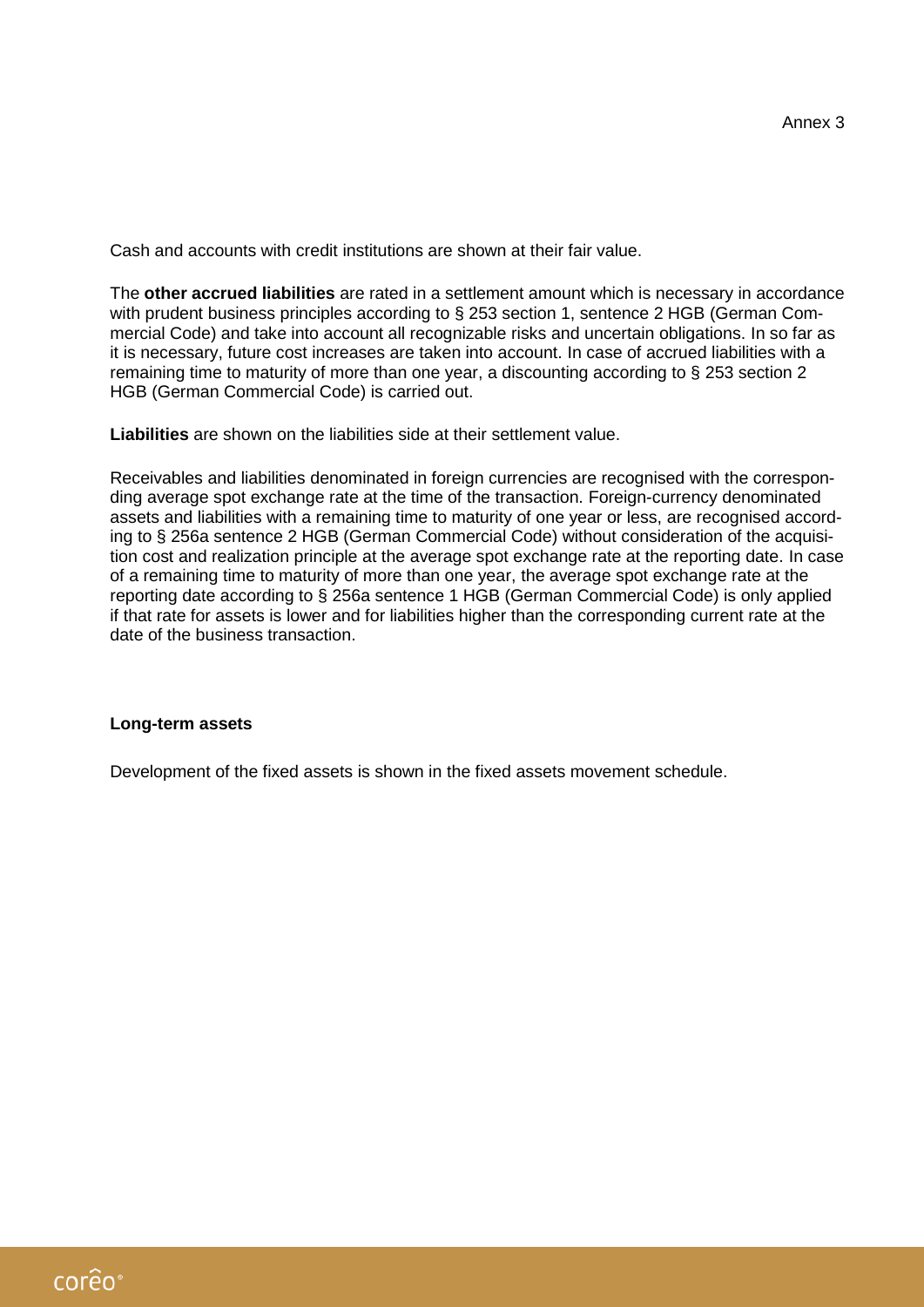Disclosures of shareholdings:

|                                                        | Capital<br>share<br>% |             | Equity   |             | Result   |      |
|--------------------------------------------------------|-----------------------|-------------|----------|-------------|----------|------|
| New Asia Investments Pte. Ltd.<br>Pte. Ltd.), Singapur | 19.2                  | <b>TSGD</b> | 5,573    | <b>TSGD</b> | $-1.478$ | 2015 |
| NAMOS GmbH, Dresden                                    | 26.0                  | <b>TEUR</b> | $-1,061$ | <b>TEUR</b> | $-67$    | 2014 |
| Lumiphore Inc., Berkeley, USA                          | 21.4                  | TUSD        | $-291$   | TUSD        | $-100$   | 2015 |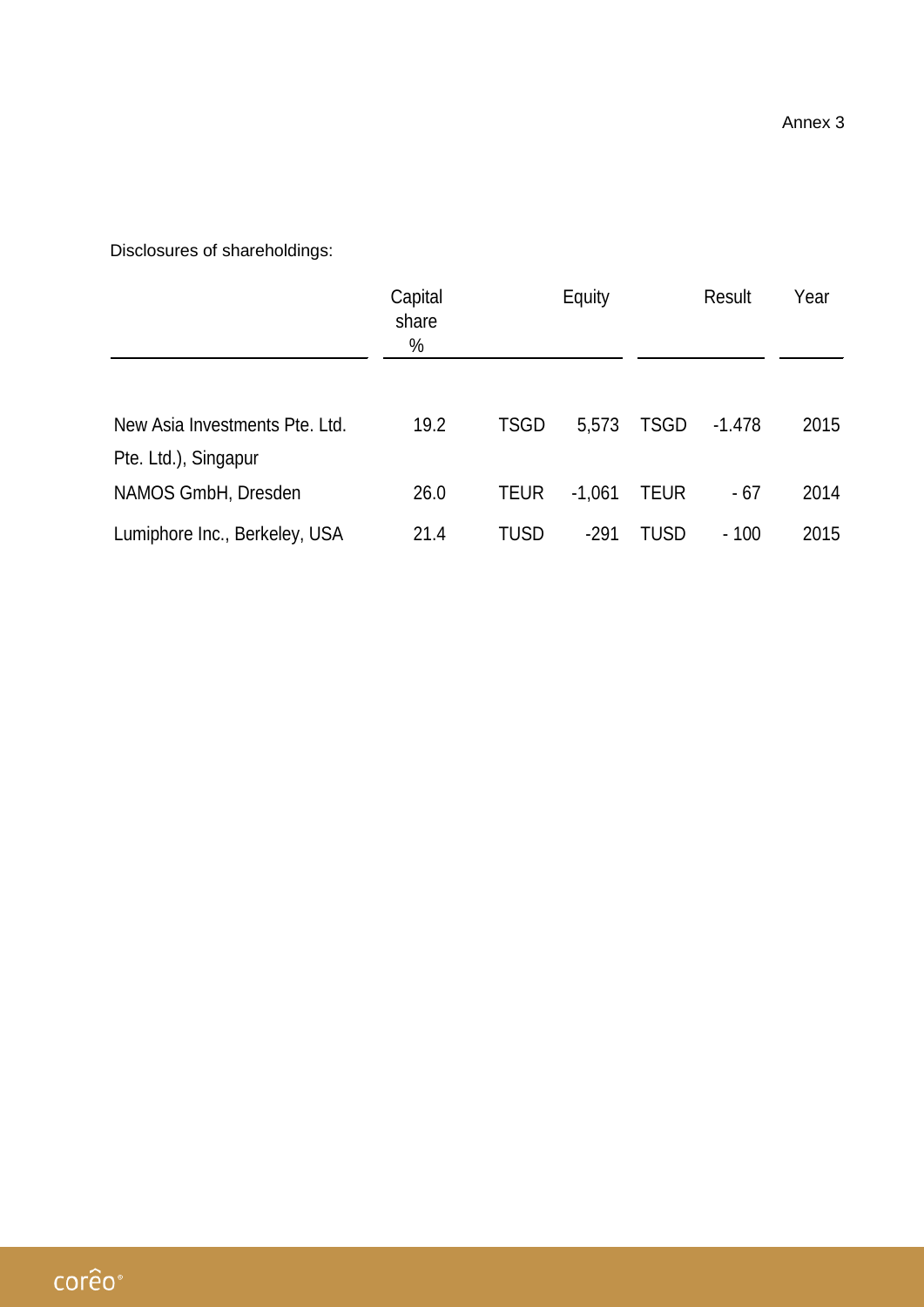Annex 3

## Assets analysis

#### **Development of fixed assets**

|    |                                                                                                             |                  |            | Cost of acquisition/ manufacture |                    |               |              |              | Depreciation       |              |               | Carrying value |
|----|-------------------------------------------------------------------------------------------------------------|------------------|------------|----------------------------------|--------------------|---------------|--------------|--------------|--------------------|--------------|---------------|----------------|
|    |                                                                                                             | 1.1.2016         | Additions  | Reclassification                 | <b>Disvestures</b> | 30.06.2016    | 1.1.2016     | Additions    | <b>Disvestures</b> | 30.06.2016   | 30.06.2016    | 31.12.2015     |
|    |                                                                                                             | <b>EUR</b>       | <b>EUR</b> | <b>EUR</b>                       | <b>EUR</b>         | EUR           | <b>EUR</b>   | <b>EUR</b>   | <b>EUR</b>         | <b>EUR</b>   | <b>EUR</b>    | <b>EUR</b>     |
| ι. | Intangible<br>assets                                                                                        |                  |            |                                  |                    |               |              |              |                    |              |               |                |
|    | Acquired concessions,<br>commercial property rights and similar<br>rights and values as well as licences at |                  |            |                                  |                    |               |              |              |                    |              |               |                |
|    | such rights and values                                                                                      | 17,816.94        | 13,040.34  | 0.00                             | 11,887.25          | 18,970.03     | 16,544.94    | 978.32       | 11,313.25          | 6,210.01     | 12,760.02     | 1,272.00       |
|    | II. Tangible assets                                                                                         |                  |            |                                  |                    |               |              |              |                    |              |               |                |
|    | Factory and office equipment                                                                                | 97,296.07        | 0.00       | 0.00                             | 6,050.83           | 91,245.24     | 84,697.07    | 1,833.76     | 5,495.33           | 81,035.50    | 10,209.74     | 12,599.00      |
|    | III. Financial assets                                                                                       |                  |            |                                  |                    |               |              |              |                    |              |               |                |
|    | Shares in related<br>companies                                                                              | 415,528.83       | 0.00       | 0.00                             | 415,528.83         | 0.00          | 0.00         | 415,527.83   | 415,527.83         | 0.00         | 0.00          | 1.00           |
|    | 2. Loans to related<br>companies                                                                            | 0.00             | 0.00       | 0.00                             | 0.00               | 0.00          | 0.00         | 0.00         | 0.00               | 0.00         | 0.00          | 0.00           |
|    | 3. Investments                                                                                              | 26, 207, 362. 37 | 0.00       | 0.00                             | 107,865.74         | 26,099,496.63 | 7,890,651.46 | 1,799,460.89 | 78,730.74          | 9,611,381.61 | 16,488,115.02 | 18,316,710.91  |
| 4. | Loans to companies with which                                                                               |                  |            |                                  |                    |               |              |              |                    |              |               |                |
|    | a shareholding relationship exists                                                                          | 166,605.72       | 5,500.02   | 0.00                             | 0.00               | 172,105.74    | 166,604.72   | 5,500.02     | 0.00               | 172,104.74   | 1.00          | 1.00           |
|    |                                                                                                             | 26,789,496.92    | 5,500.02   | 0.00                             | 523,394.57         | 26,271,602.37 | 8,057,256.18 | 2,220,488.74 | 494,258.57         | 9,783,486.35 | 16,488,116.02 | 18,316,712.91  |
|    |                                                                                                             | 26,904,609.93    | 18,540.36  | 0.00                             | 541,332.65         | 26,381,817.64 | 8,158,498.19 | 2,223,300.82 | 511,067.15         | 9,870,731.86 | 16,511,085.78 | 18,330,583.91  |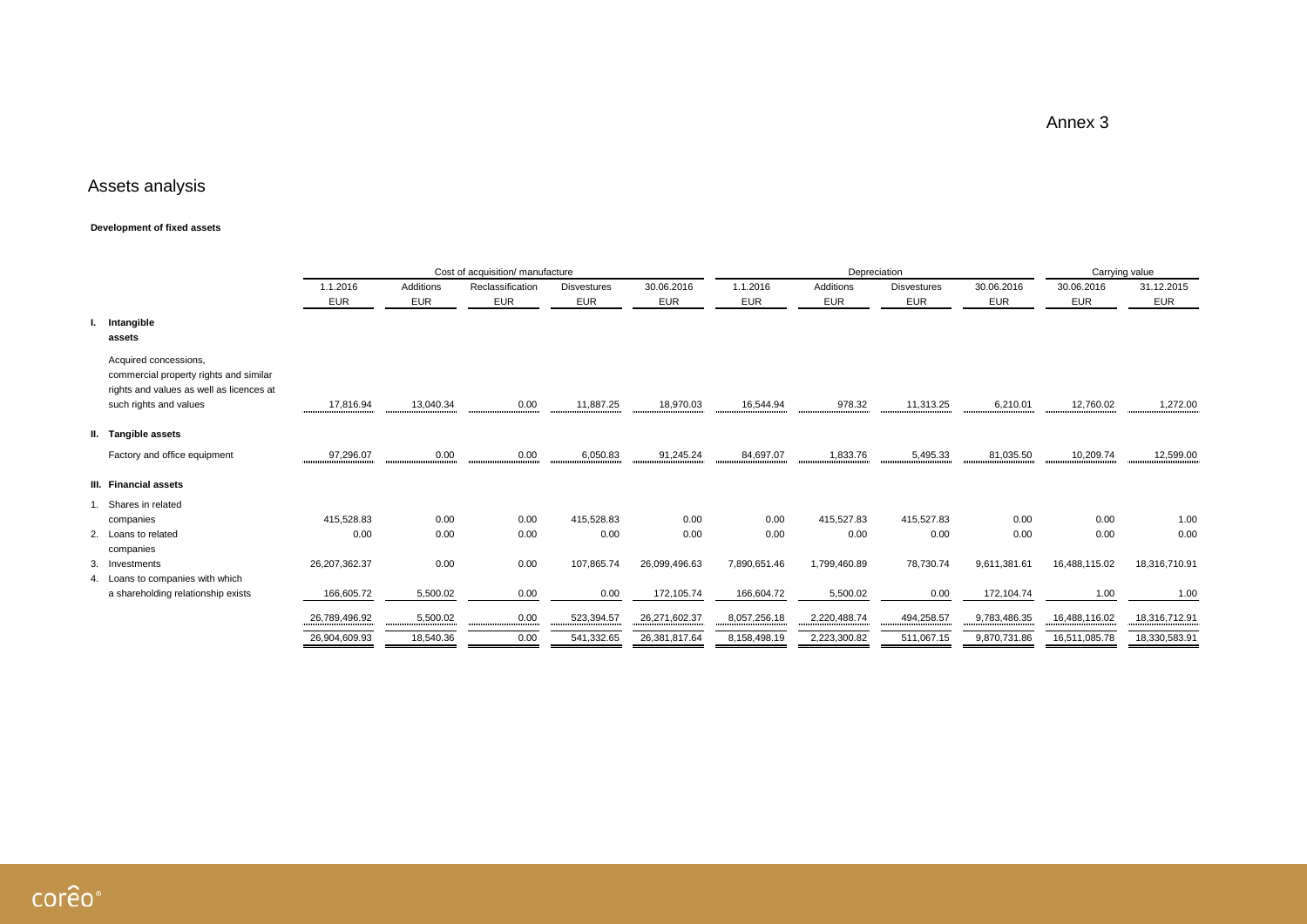Receivables and other assets

Other assets include receivables with more than one year to maturity with euro 0.00 (previous year: EUR 12,872,826.93).

### **Equity capital**

The share capital of the company amounts to a total of euro 6,240,000.00 on the balance sheet reporting date.

The share capital of Coreo AG is divided into 6,240,000 shares which are all made out to the bearer.

According to the resolution of the Annual General Meeting on 31 May 2016, the Chief Executive Officer is authorised with approval of the Supervisory Board to increase the share capital of the company of EUR 6,240,000.00 by EUR 10,400,000.00 up to a total of EUR 16,640,000.00 by issuing 10,400,000 new bearer shares with an equivalent amount in the share capital of EUR 1.00 against a cash contribution or contribution-in-kind.

The Chief Executive Officer is entitled to increase the capital in one or maximum three tranches and to register the capital increase in the Commercial Register. The implementation period is six month after the capital increase is resolved. It may extend to three months if a suit against the capital increase is filed.

#### **Accruals**

The other provisions relate mainly to global risk provisioning for the investment portfolio, overdue vacation allowances, reporting costs as well as outstanding purchase invoices.

#### **Liabilities**

|                                             |               | 30.06.2016                  |                      | 31.12.2015                  |  |  |  |
|---------------------------------------------|---------------|-----------------------------|----------------------|-----------------------------|--|--|--|
|                                             |               | Residual<br>maturity        |                      | Residual<br>maturity        |  |  |  |
|                                             | Total<br>TEUR | up to 1 year<br><b>TEUR</b> | Total<br><b>TEUR</b> | upt o 1 year<br><b>TEUR</b> |  |  |  |
| Liabilities from deliveries<br>and services | 73            | 73                          | 27                   | 27                          |  |  |  |
| <b>Other liabilities</b>                    | 15<br>88      | 15<br>88                    | 4<br>31              | 4<br>31                     |  |  |  |